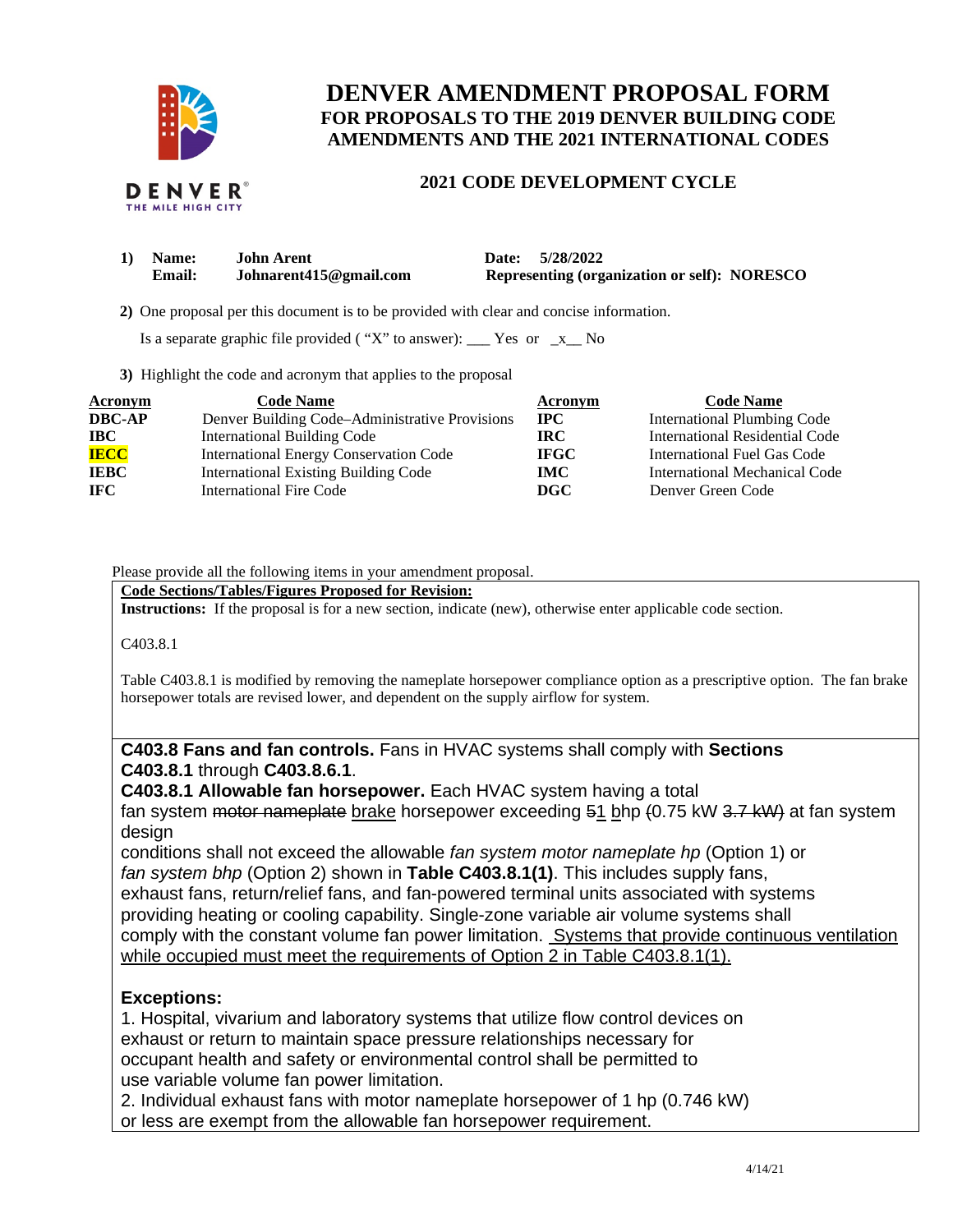3. Replacement of existing HVAC equipment with new equipment on an existing building, if no ductwork is altered, shall meet the requirements of Table C403.8.1(2) .

## **TABLE C403.8.1(1) FAN POWER LIMITATION**

|                                                             | <b>LIMIT</b>                                | <b>Supply</b><br><b>Airflow</b>                  | <b>CONSTANT VOLUME</b>    | <b>VARIABLE</b><br><b>VOLUME</b>                                                       |
|-------------------------------------------------------------|---------------------------------------------|--------------------------------------------------|---------------------------|----------------------------------------------------------------------------------------|
| Option 1: Fan system motor nameplate hp                     | Allowable<br>nameplate<br>motor hp          | <b>Not</b><br>Supported                          | $HP < CFMs$ x 0.00088     | $Not$<br><b>Supported</b><br>HP < CFMs<br>x 0.0014                                     |
| Option 2: Fan system bhp, includes<br>dedicated ventilation | Allowable<br><u>fan</u><br>system<br>$b$ hp | < 2000<br>>2,000<br>and<br>$<$ 10,000<br>>10.000 | $bhp < CFM x 0.00075 + A$ | $bhp \leq$<br>$0.00089 + A$<br>$bhp \leq$<br>$0.00102 + A$<br>$b$ hp < 0.0013<br>$+ A$ |

#### **TABLE C403.8.1(2) FAN POWER LIMITATION, EXISTING BUILDINGS, NO ALTERED DUCTWORK**

|                                         | Limit             | <b>Constant Volume</b> | Variable Volume      |
|-----------------------------------------|-------------------|------------------------|----------------------|
| Option 1: Fan system motor nameplate hp | <b>Allowable</b>  | $hp <$ CFMs x 0.0011   | $hp <$ CFMs x 0.0015 |
|                                         | nameplate         |                        |                      |
|                                         | motor hp          |                        |                      |
| <b>Option 2: Fan system bhp</b>         | <b>Allowable</b>  | bhp < CFMs x           | bhp < CFM x 0.0013   |
|                                         | <u>fan system</u> | $0.00094 + A$          | $+$ A                |
|                                         | <u>bhp</u>        |                        |                      |

### **Supporting Information:**

All proposals must include a written explanation and justification as to how they address physical, environmental, and/or customary characteristics that are specific to the City and County of Denver. The following questions must be answered for a proposal to be considered.

- Purpose: What does your proposal achieve?
	- Reason: Why is your proposal necessary?
- Substantiation: Why is your proposal valid? (i.e. technical justification)

**Purpose:** this proposal revises the fan power allowance for systems that provide heating, cooling and ventilation. Through reduction in statis pressure of ductwork, fan systems can achieve significant energy savings. This is especially important for smaller systems with constant volume fans, that currently do not have requirements for fan power. A related recommended change is to remove the fan power adjustment for systems with modest amounts of filtration (MERV 8- MERV 11) and reduce the fan power pressure drop credit for MERV 13 filtration.

**Reason:** High fan power in light commercial systems that continuously provide ventilation can result in annual fan energy use as high as cooling energy use. While the requirements for fan energy are somewhat design dependent, it is normally feasible to design for lower system fan power with careful duct design and sizing. The energy savings benefits are greatest for systems that are continuously operating to provide ventilation. Units that provide cooling and heating but no ventilation, such as units used with a dedicated outside air system, will see less of an impact from improved fan energy requirements.

A compelling reason for improving distribution system performance is the resiliency of the measure. For most buildings, the duct system will remain in place unaltered after (rooftop) cooling and heating equipment is replaced.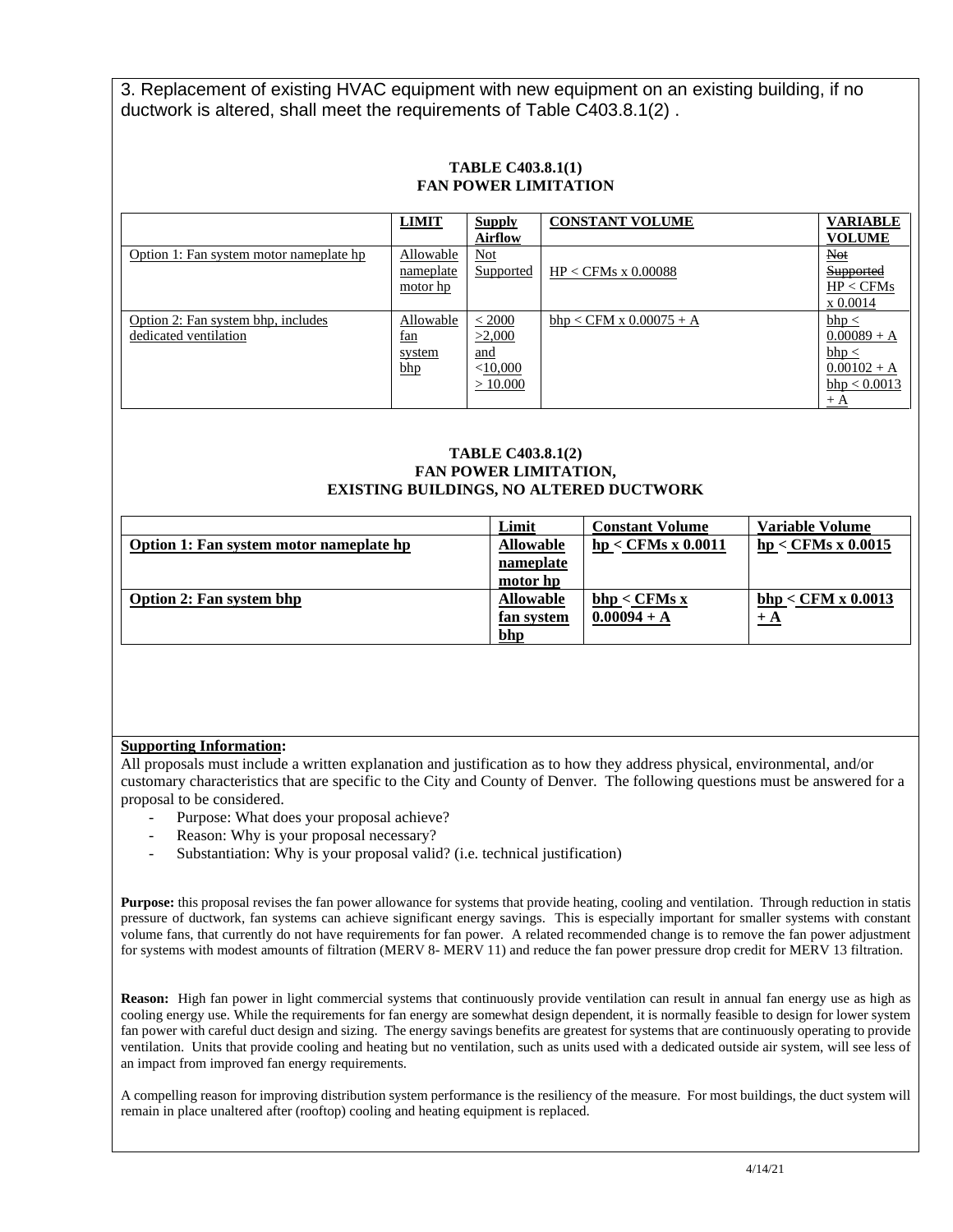With decentralized, packaged HVAC systems, there are few opportunities for code improvement. In addition to federal preemption, nearly all system features and control options that can be specified are already required by code. Fans and associated distribution systems present a good opportunity for energy reduction.

**Substantiation**: Recent code proposals are under consideration by California and ASHRAE 90.1. Methods of improving fan power include: (1) reduction of required fan power through distribution system improvements, (2) improved fan system selection with the Fan Energy Index, and (3) expanded duct leakage testing requirements. Of these submeasures, NORESCO is proposing the fan power limit revision move forward as a priority for Denver IECC Amendments.

This is a summary rationale of a similar measure proposed for the CA 2022 Title 24 Building Energy Efficiency Standards. A similar measure is being discussed by the ASHRAE 90.1 mechanical subcommittee.

# **Title 24 Proposal Excerpt: Fan Power Budget**

The fan power budget submeasure would update the current methodology used to calculate prescriptive fan power limitations for fan systems. The submeasure would expand the current scope from all space conditioning fan systems ≥ 5 nameplate HP to ≥ 1 kW (which is roughly 1 nameplate HP). The submeasure would create new, clear definitions for fan systems as the fan power budget would apply separately to supply fan systems and to return/relief/exhaust fan systems. Each fan system would be allocated a fan power budget (kW) as function of the airflow (cfm), system type, and components in the fan system. The fan power budget submeasure would apply to new construction, alterations and additions. As a prescriptive measure it would require changes to the Alternative Calculation Method (ACM) Reference Manual and the compliance software. It should be noted there is a similar proposal being proposed for consideration as an addendum to American Society of Heating, Refrigerating and Air-Conditioning Engineers Standard 90.1-2019 (ASHRAE 90.1-2019). At the time the Final CASE Report was posted for public review, the proposal is being discussed within the ASHRAE 90.1 mechanical subcommittee.

The table excerpt from Energy Solutions (2020) shows the reduction in static pressure typically needed to meet the proposed fan limits established in the 2022 Title 24 Standards (under 45-day language review).

| <b>HVAC Type</b>        | <b>System Type</b> | <b>Calculated</b><br><b>Airflow</b><br>(cfm) | <b>Standard</b><br><b>Design</b><br>(2019)<br><b>Target ESP</b><br>(in.wg) | <b>Proposed</b><br><b>Design (2022)</b><br><b>Target ESP</b><br>(in. wg) $1$ | 2022<br><b>Design</b><br>Layout<br><b>ESP</b><br>$(in. wg)$ |
|-------------------------|--------------------|----------------------------------------------|----------------------------------------------------------------------------|------------------------------------------------------------------------------|-------------------------------------------------------------|
| <b>Mixed-Air Design</b> | <b>VAV Supply</b>  | 18,375                                       | 2.25                                                                       | 1.78                                                                         | 1.76                                                        |
|                         | <b>VAV Return</b>  | 18,375                                       | 1.5                                                                        | 1.21                                                                         | 0.46                                                        |
| 100% Outside Air Design | <b>CAV Supply</b>  | 7,765                                        | 1.25                                                                       | 1.23a                                                                        | 1.2                                                         |
|                         | <b>CAV Return</b>  | 7.765                                        |                                                                            | 0.84                                                                         | 0.45                                                        |

Table 31: Modeled Duct External Static Pressure Values for Large Office Prototype

Source: Statewide CASE Team

a. In the case of the 100 percent outside air CAV fan system, an extra 0.5 inches of pressure is allocated under the reference pressure tables. See Table 128.

The approach taken here is to return fan power requirements but retain the basic structure of the 90.1 / IECC tables. The California approach is much more involved, with requirements disaggregated into individual fans and system components.

**Bibliography and Access to Materials** (as needed when substantiating material is associated with the amendment proposal):

2 Worth, Chad et. al. 2020. "Air Distribution: High Performance Ducts and Fan Systems". 2022-NR-HVAC2-F | Nonresidential HVAC, IOU Codes and Standards Team Final CASE Report, September 2020.

Glazer, J. Development of Maximum Technically Achievable Energy Targets for Commercial Buildings – Ultra-Low Energy Use Building Set. ASHRAE 1651-RP. December 2015